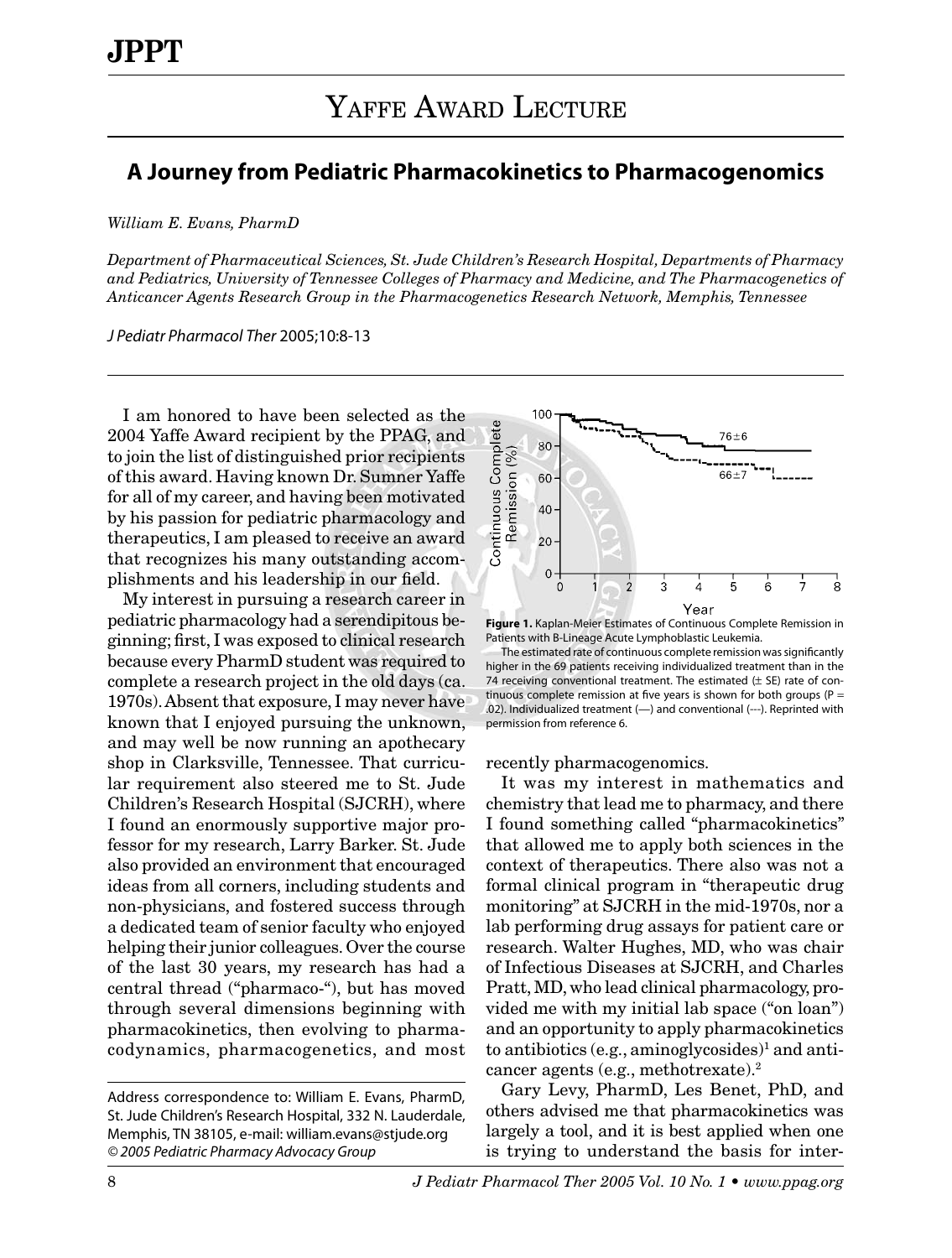

**Figure 2.** Genetic polymorphism of TPMT activity and thiopurine therapy, from bench to bedside and back. Top panel: Distribution of TPMT activity in most populations. Right panel: Structure (10 exons) and positions of mutations (in exon 5 for *TPMT\*2*, and in exons 7 and 10 for *TPMT\*3A*, and is exons 10 for *TPMT\*3C*) in the most prevalent mutant alleles of *TPMT*, in Caucasians (more than six others now have been reported in various ethnic groups). Bottom panel: Results of PCR-based techniques for detection of inactivating mutations at the human *TPMT* gene locus. Left panel: Potential extent of MP dosage to avoid toxicity in patients with inherited deficiency of TPMT activity. Reprinted with permission from reference 8.

individual differences in drug response. This stimulated my initial interests in pharmacodynamics, and led me to focus on childhood acute lymphoblastic leukemia (ALL) as the disease context for these studies. Childhood ALL turned out to be a great choice for several reasons; (1) it is the most common type of childhood cancer, (2) it was drug-sensitive and in the 1970s was curable with chemotherapy in about 50% of children, and (3) it is a "liquid tumor," thus permitting one to obtain samples of the target tissue for characterization in the lab. This led to a series of pharmacodynamic studies of antileukemic agents, that revealed concentration-effect relationships $3-5$  and led to a randomized study demonstrating that the use of pharmacokinetics to individualize doses of antileukemic agents could improve treatment outcome (Figure 1).6

SJCRH and the University of Tennessee also provided another important opportunity to take my research in a new direction when I was given a sabbatical year in the lab of Urs Meyer, MD, at the University of Basel (1987- 88). This allowed my research to take on a

more molecular nature, providing a foundation for pharmacogenetic studies of antileukemic agents. It was at once educational and exciting to be in Urs' lab when he and Frank Gonzalez, PhD, were publishing the first cloning and molecular characterization of a human drug metabolizing enzyme that exhibited genetic polymorphism (i.e., *CYP2D6*).7 My group was able to subsequently apply these strategies to identify the major genetic polymorphisms in the human thiopurine S-methyltransferase (TPMT) gene that are responsible for inherited differences in the activity of this enzyme (Figure 2).8-11 This lead to a molecular diagnostic to identify TPMT-deficient patients based on their genotype<sup>12</sup> and to link this polymorphism to the risk of severe hematopoietic toxicity<sup>13</sup> as well as the risk of irradiation-induced brain cancers.14 The TPMT genotype became the first CLIA-certified pharmacogenetic diagnostic available from national reference labs and is now increasingly used to determine the appropriate dosage of thiopurine medications (e.g., mercaptopurine, azathioprine).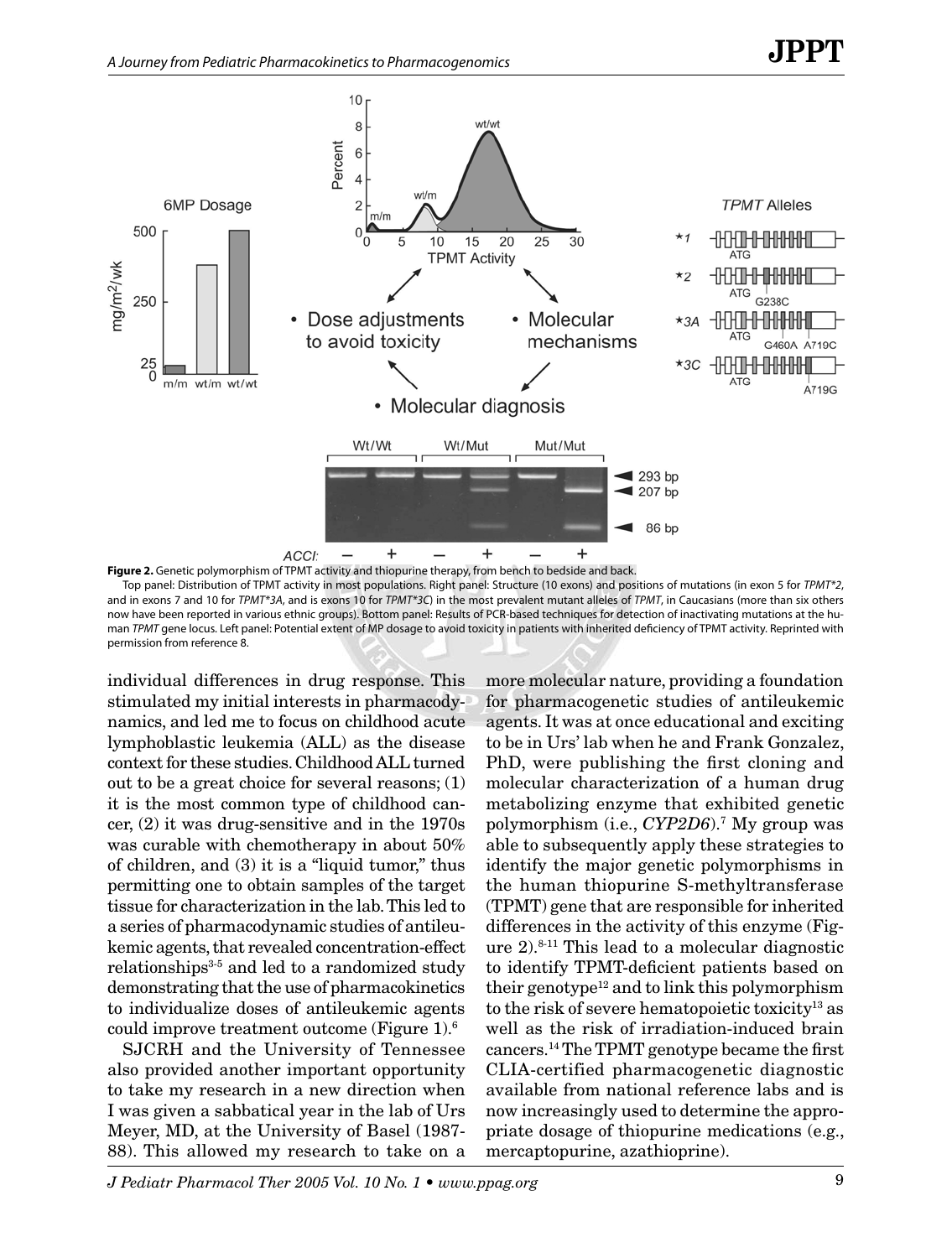

**Figure 3.** Molecular diagnosics of pharmacogenomic traits.

DNA arrays are being made for automated, high-throughput detection of functionally important mutations in genes that are important determainants of drug effects, such as drug-metabolizing enzymes, drug targets (receptors), disease pathogenesis, and other polymorphic genes that influence an individual's susceptibility to drug toxicities or environmental exposures (such as pathogens, carcinogens, and others). This figure exemplifies components of a potential diagnositc DNA array for genes that could influence a patient's response to chemotherapy for acute lymphoblastic leukemia, including genes that determine drug metabolism, disease sensitivity, and the risk of adverse effects of treatment (cardiovascular or endocrine toxicities, infections and so forth). Reprinted with permission from reference 15.

In one of several (too many perhaps) reviews I have helped write on the topic of pharmacogenetics and pharmacogenomics,  $15-17$  we speculated that additional genes and genetic polymorphisms would ultimately be found that influence the effects of antileukemic agents, expanding beyond the TPMT example (Figure 3), but the question was, How would these be identified? We are now taking several strategies to identify these additional genes and polymorphisms, including candidate gene studies, $^{18}$ gene expression analysis,19-20 genome-wide haplotype mapping, and proteomics (Figure 4). These have already begun to reveal additional genes whose expression, function or genetic polymorphism is related to treatment outcome (e.g., disease free survival, drug toxicity).

In each of these phases of research, the focus has been on how drugs behave in children, what makes children different from adults and the

underlying mechanisms for why children differ from one another in the disposition and effects of medications. There are many more unanswered questions than there are answered ones, and we now have a spectacular array of new technologies to drive science forward in a faster and more definitive manner in the future. In that respect, it is a remarkably propitious time to be entering science and the health professions. "Translational research" is no longer a "buzz phrase," rather it is a reality that is impacting patient care and driving therapeutics forward.

Unfortunately, in many ways children remain an "orphan population" in terms of the discovery and development of new medications to treat serious pediatric diseases, particularly molecularly-targeted anticancer agents. Because of the relatively small market size, children are not seen as a profitable population for new drug development by the large pharmaceuti-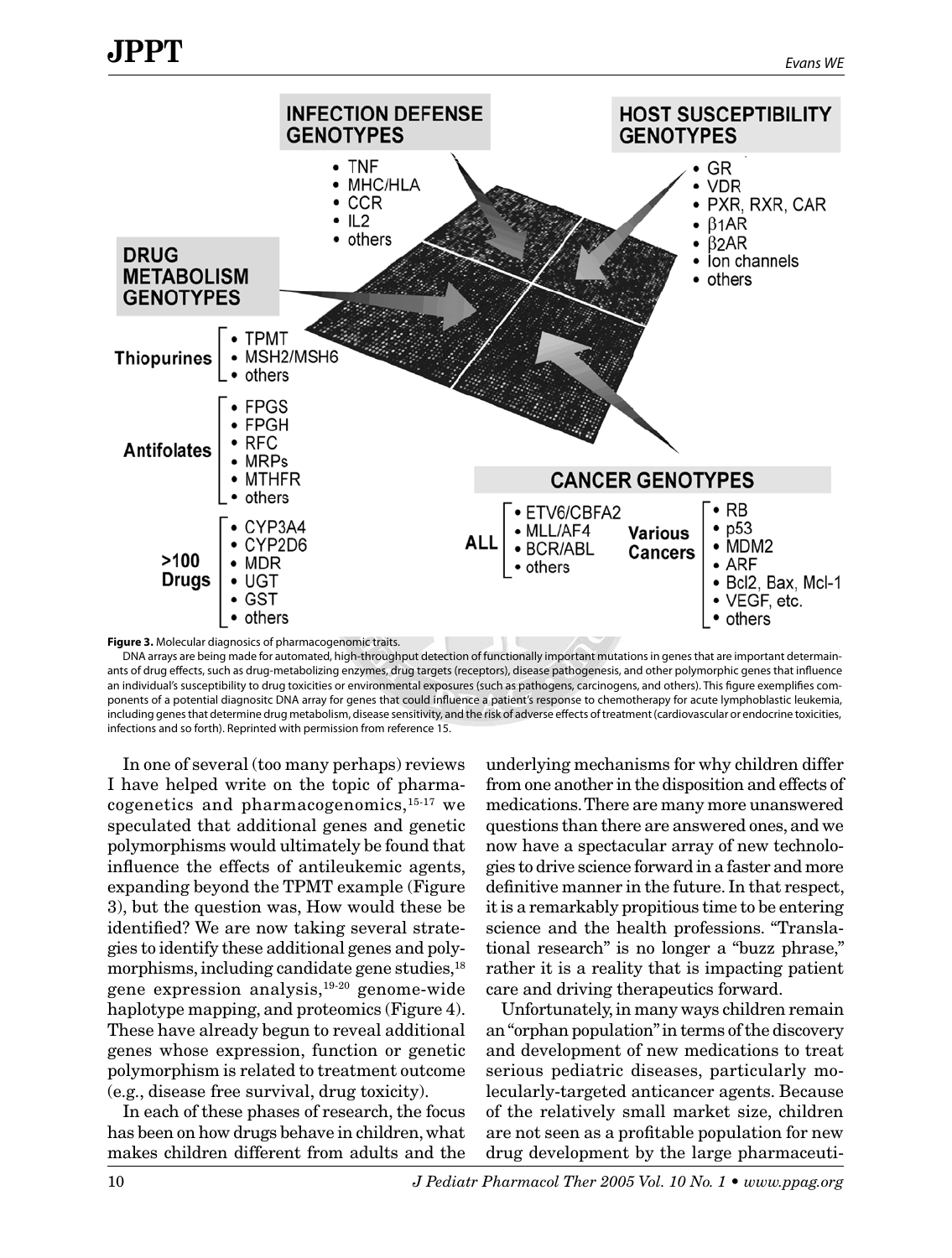

a-c, Three genome-wide approaches—gene-expression analysis, genome-wide scans and proteomics—can be used to identify potential candidate genes that influence a specific drug response (for example, the promotion of anti-leukaemic effects). a, DNA microarray analysis of cancer cells for 6 genes (rows) in 16 patients (columns), 4 with a poor response and 12 with a good response. b, SNP haplotype map showing 16 gene loci on one chromosome for 5 patients with a poor response and 13 with a good response. c, LC-MS (liquid chromatography/mass spectrometry) analysis of plasma or tumour tissue to identify differences in proteins (see yellow peaks) between good and poor responders. d, e, The conventional 'candidate gene' approach, based on clinical pharmacology studies of proteins (for example, receptors) and pathways known to be involved in a drug's pharmacokinetic or pharmacodynamic response. The middle panel represents a subset of the final product, a panel of multiple genes and loci that collectively segregate patients into groups who respond best to one of several drugs or drug doses. Reprinted with permission from reference 7.



**Figure 5.** Kaplan-Meier Analyses of Event-free Survival in 2255 Children with ALL in 13 Consecutive Studies Conducted at St. Jude Children's Research Hospital from 1962 to 1997.

The results demonstrate improvement in survival with the introduction of therapy for subclinical disease of the central nervous system (studies V to IX, 1967 to 1979); with early intensification of systemic chemotherapy, including high-dose methotrexate (study X, 1979 to 1983, and studies XI and XII, 1984 to 1991); and with reinduction treatment, early intensification of intrathecal chemotherapy, and pulsed therapy with dexamethasone and vincristine (studies XIIIA and XIIIB, 1991 to 1997). The mean  $(\pm$  SE) five-year survival probabilities are shown. Reprinted with permission from reference 21.

cal companies and most biotech companies. Even for the most common childhood cancer (ALL), for which the cure rate has been pushed above 80% by using drugs developed largely for adult cancers (Figure 5), there has not been a concerted effort within the pharmaceutical industry to apply modern science and exploit high-throughput technologies to identify molecularly-targeted new agents for this disease. So cancer remains the most common cause of death by disease in US children between 1 and 15 years of age, and the treatment remains largely empirical with drugs developed for adult cancers. Moreover, there are frequently shortages of the antileukemic agents that are needed to achieve an 80% cure rate (e.g., mercaptopurine, L-asparaginase). Therefore, our best efforts are needed on multiple fronts (scientific, clinical, political, and educational), if we are to develop more effective and less toxic therapy for ALL and other childhood cancers. There is much yet to be done.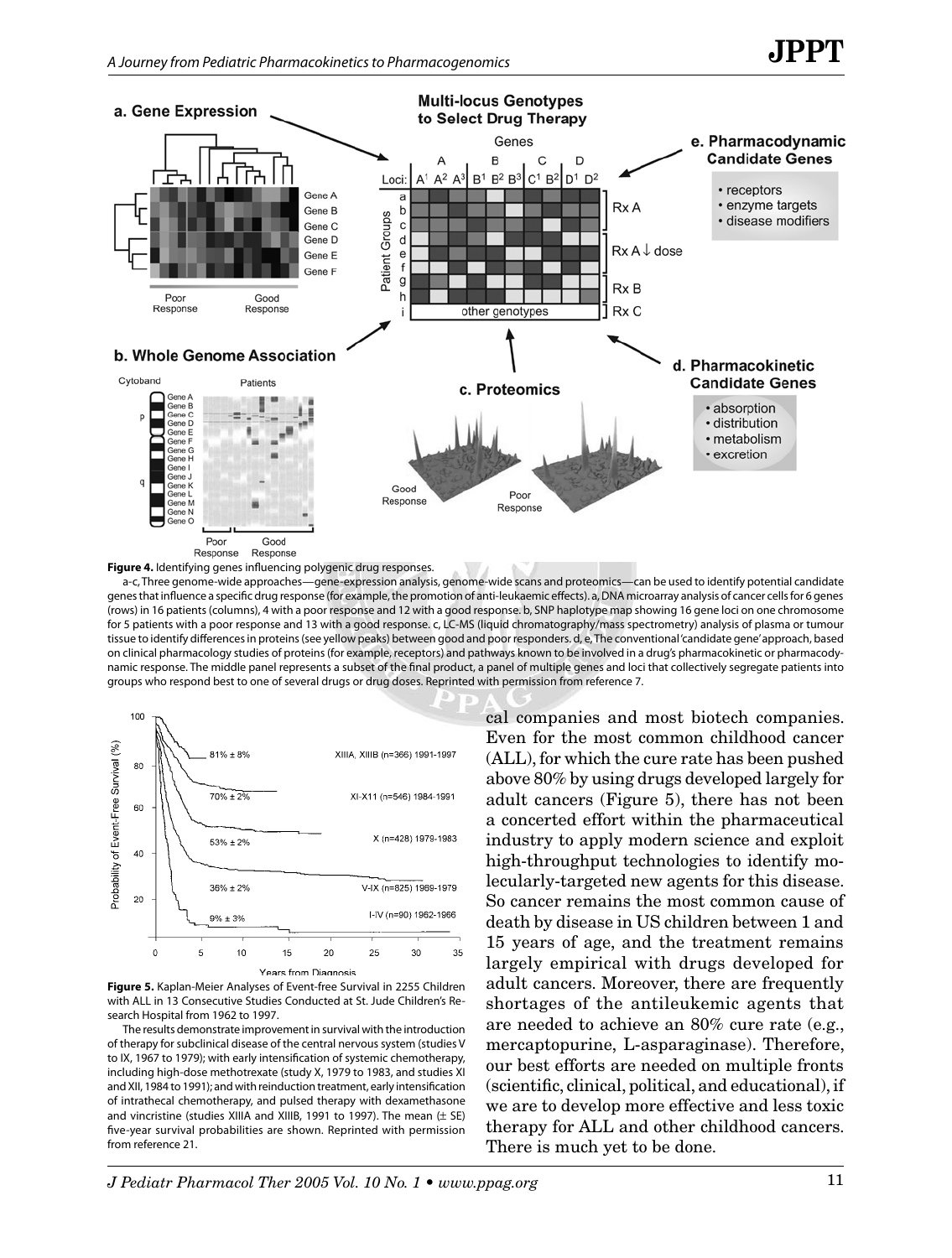## **REFERENCES**

- 1. Evans WE, Feldman S, Barker LF, Ossi M, Chaudhary S, Hughes W. Use of gentamicin serum levels to individualize therapy in children. J Pediatr 1978;93:133-7.
- 2. Evans WE, Pratt CB. Effect of pleural effusion on high-dose methotrexate pharmacokinetics. Clin Pharmacol Ther 1978;23:68‑72.
- 3. Evans WE, Crom WR, Abromowitch M, Dodge R, Look T, Bowman P, et al. Clinical pharmacodynamics of high-dose methotrexate in acute lymphocytic leukemia: Identification of a concentration-effect relationship. N Engl J Med 1986;314:471-7.
- 4. Rodman JR, Abromowitch M, Sinkule JA, Hayes FA, Rivera GK, Evans WE. Clinical pharmacodynamics of continuous infusion teniposide: Systemic exposure as a determinant of response in a Phase I trial. J Clin Oncol 1987;5:1007-14.
- 5. Masson E, Relling MV, Synold TW, Liu Q, Schuetz JD, Sandlund JT, et al. Accumulation of methotrexate polyglutamates in lymphoblasts is a determinant of antileukemic effects in vivo: A rationale for high-dose methotrexate. J Clin Invest 1996;97:73-80.
- 6. Evans WE, Relling MV, Rodman JR, Crom WR, Boyett J, Pui C-H. Conventional compared with individualized chemotherapy for childhood acute lymphoblastic leukemia. N Engl J Med 1998;338:499-505.
- 7. Gonzalez FJ, Skoda RC, Kimura S, Umeno M, Zanger UM, Nebert DW, Gelboin HV, Hardwick JP, Meyer UA. Characterization of the common genetic defect in humans deficient in debrisoquine metabolism. Nature 1988;331:442-6.
- 8. Krynetski EY, Evans WE. Genetic polymorphism of thiopurine S-methyltransferase: molecular mechanisms and clinical importance. Pharmacology 2000;61:136-46.
- 9. Krynetski EY, Schuetz JD, Galpin AJ, Pui C-H, Relling MV, Evans WE. A single point mutation leading to loss of catalytic activity in human thiopurine S-methyltransferase. Proc Natl Acad Sci (USA) 1995;92:949- 53.
- 10. Tai H-L, Krynetski EY, Yates CR, Loennechen T, Fessing M, Krynetskaia NF, Evans WE. Thiopurine S-methyltransferase deficiency: two nucleotide transitions define the most prevalent mutant allele associated with loss of catalytic activity in Caucasians. Am J Human Genet 1996;58:694-702.
- 11. Loennechen T, Yates CR, Fessing MY, Krynetski EY, Relling MV, Evans WE. Isolation of a human thiopurine S-methyltransferase (TPMT) cDNA with a single nucleotide transition A719G (TPMT\*3C) and its association with loss of TPMT protein and catalytic activity in humans. Clin Pharmacol Ther 1998;64:46-51.
- 12. Yates CR, Krynetski EY, Loennechen T, Fessing MY, Tai H-L, Pui C-H, et al. WE. Molecular diagnosis of thiopurine S-methyltransferase deficiency: genetic basis for azathioprine and mercaptopurine intolerance. Ann Int Med 1997;126:608-14.
- 13. Relling MV, Hancock ML, Rivera GK, Sandlund JT, Ribeiro RC, Krynetski EY, Pui C-H, Evans WE. Intolerance to mercaptopurine therapy related to heterozygosity at the thiopurine methyltransferase gene locus. J Natl Cancer Inst 1999;91:2001- 08.
- 14. Relling MV, Rubnitz JE, Rivera GK, Boyett JM, Hancock ML, Kun LE, Walter AW, Evans WE, Pui C-H. High incidence of secondary brain tumors related to irradiation and antimetabolite therapy. Lancet 1999;354:34-9.
- 15. Evans WE, Relling MV. Pharmacogenomics: translating functional genomics into rational therapeutics. Science 1999;286:487- 91.
- 16. Evans WE, McLeod HL. Pharmacogenomics: drug disposition, drug targets and side effects. N Engl J Med 2003;348:538-49.
- 17. Evans WE, Relling MV. Pharmacogenomics: moving toward individualized medicine. Nature 2004;429:464-8.
- 18. Rocha JC, Cheng C, Liu W, Kishi S, Das S, Cook EH, et al. Pharmacogenetics of outcome in children with acute lymphoblastic leukemia. Blood 2005;105:4752-8.